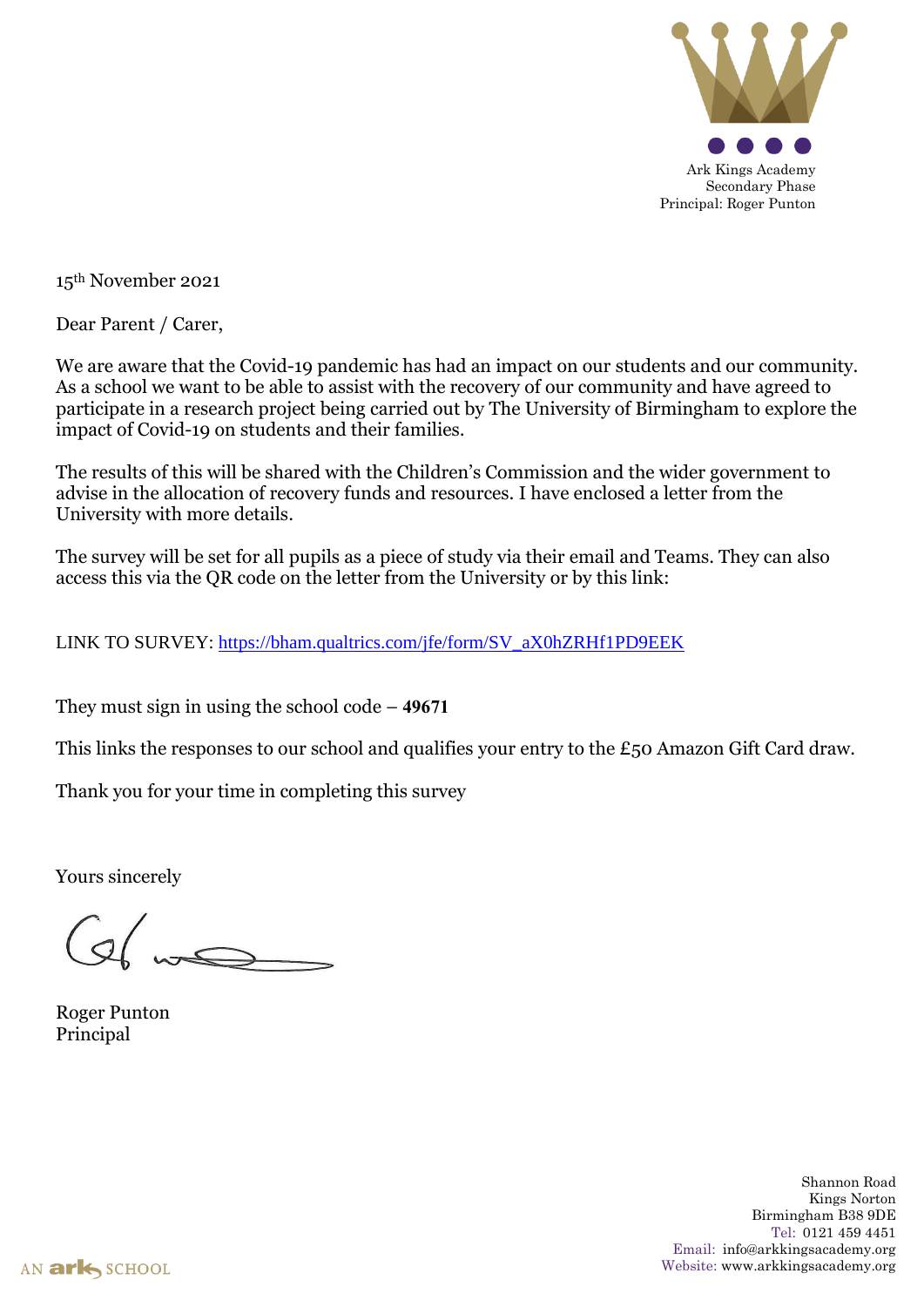

# **Education and COVID-19 Research Project The Impact of the Covid-19 pandemic on young people's return to education and their future aspirations**

#### **Who we are**

We are a group of researchers from the University of Birmingham interested in exploring the impact of Covid-19 and the school lockdown closures on attitudes towards learning of young people aged between 8 and 16, and how they now see their educational and occupational futures.

#### **What we aim to do**

Our aim is to collect survey responses from young people which will tell us about how they feel, following the school lockdowns and the COVID-19 pandemic. It asks questions over their school activities and other learning, their general wellbeing, some of the events of the pandemic and how they now see their educational and occupational futures. We may also visit some of the young people taking part in school later for a short group discussion to gain further detail on their opinions.

## **How we aim to achieve this**

We are asking young people aged 8 to 16 years, who live and are educated in Birmingham to take part in this study.

## **What will happen during the research?**

If you agree for your child to take part, we will ask your child to complete a short online survey on your mobile smartphone or internet connected device. The survey contains suggestions for potential future careers that they may wish to explore based on some of the answers given. We have chosen this method as all schools are busy focusing on 'catching up' with their teaching following the lockdowns. However, if you do not wish to use or do not have access to a device, do not worry. Arrangements can be made for your child to complete the survey at their school.

The survey includes questions about:

- Background (Gender, Ethnicity, area you live etc.)
- Mother's/Father's/Carer's Occupations
- How your child feels about events during the COVID pandemic
- Your child's future hopes and dreams and who influences these

Following the survey, a small group discussion may be held later in school with some children, if they wish to do so, will be able to expand further on their survey answers.

## **Why you should take part**

The information you provide will help us to understand how young children and people have been affected by the disruption to education due to the Covid-19 pandemic. It will also help your child to think positively about what career options they can aim for in the future as we recover from the impact of the lockdowns.

If you agree to take part, you will be offered the opportunity to be entered into a prize draw, with a chance to win a £50 Amazon gift card. To be drawn four weeks after the end of the group discussions.

# **What happens if you change your mind about taking part?**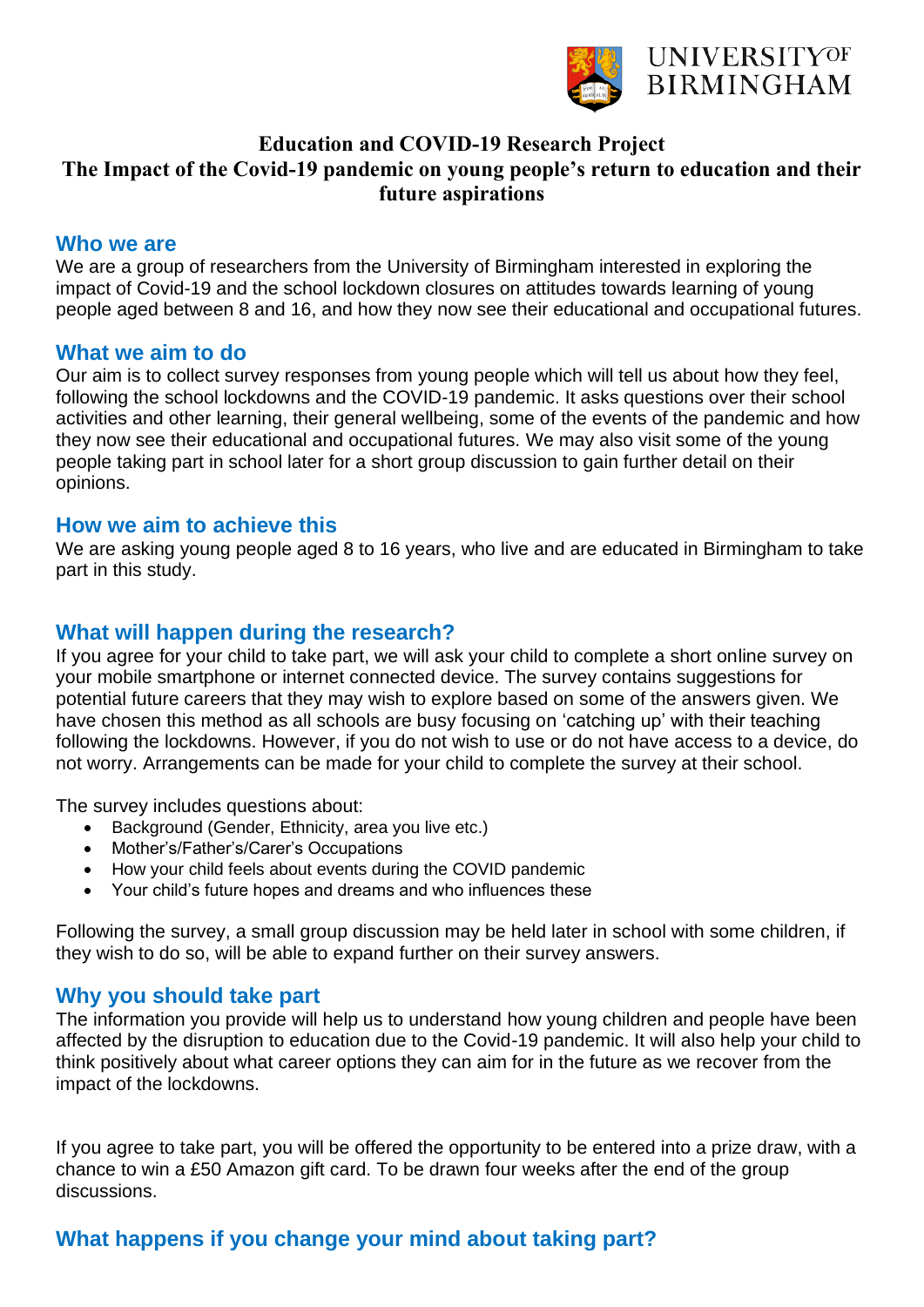If you or your child would like to withdraw from the study, you can let us know by email at any time (see contact details at the bottom of the page). If you wish for your child's data to be removed, you can request this up to four weeks after survey and/or group interview completion. For the survey, please make a note of your response ID number given at the end of the survey to identify your child's responses.

# **What we will do with your information:**

- All answers given will be CONFIDENTIAL.
- We will follow data protection law (Data Protection Act 2018).
- We will keep all information gained stored securely and private for 10 years then it will be destroyed.
- We will write reports to share the findings of the study with other researchers, schools and the public but no-one will be able to identify individuals from the reports.
- If you would like to know more about your rights or how we use your information, please read our Privacy Notice at https://www.birmingham.ac.uk/privacy.

## **What to do next**

A school specific letter is included with this leaflet. If you would like your child to take part in this project, please use the QR code or web address on the letter to access the survey. You will be asked to enter the security code on the letter and please be aware that this survey can only be accessed once. You will be asked for your consent to participate before handing your device to your child. If you do not wish your child to take part in this study, please ignore this leaflet\letter. The survey should take around 15 to 20 minutes.

#### **IF YOU WOULD LIKE FURTHER INFORMATION OR HAVE ANY QUESTIONS, PLEASE CONTACT THE STUDY RESEARCH TEAM ON THE EMAIL BELOW**

# **Sources of support**

Although no especially sensitive questions are intended to be asked, the coronavirus pandemic has changed all our lives, and many people are finding day to day life challenging. If you and your child are having difficulties or feel that you are struggling, the following sources of support may be helpful. You may also consider contacting your school for pastoral support, or your GP (family doctor). Further advice is also available within the survey.

#### **Childline**

<https://www.childline.org.uk/> Tel: 0800 1111

**Mind for better mental health: information for young people** [https://www.mind.org.uk/information-](https://www.mind.org.uk/information-support/for-children-and-young-people/)

[support/for-children-and-young-people/](https://www.mind.org.uk/information-support/for-children-and-young-people/) Tel: 0300 123 3393

**The Mix: essential support for under 25s** <https://www.themix.org.uk/> Tel: 0808 808 4994

**The Children's Society: Coronavirus Covid-19 information and support**

[https://www.childrenssociety.org.uk/coronavirus](https://www.childrenssociety.org.uk/coronavirus-information-and-support)[information-and-support](https://www.childrenssociety.org.uk/coronavirus-information-and-support)